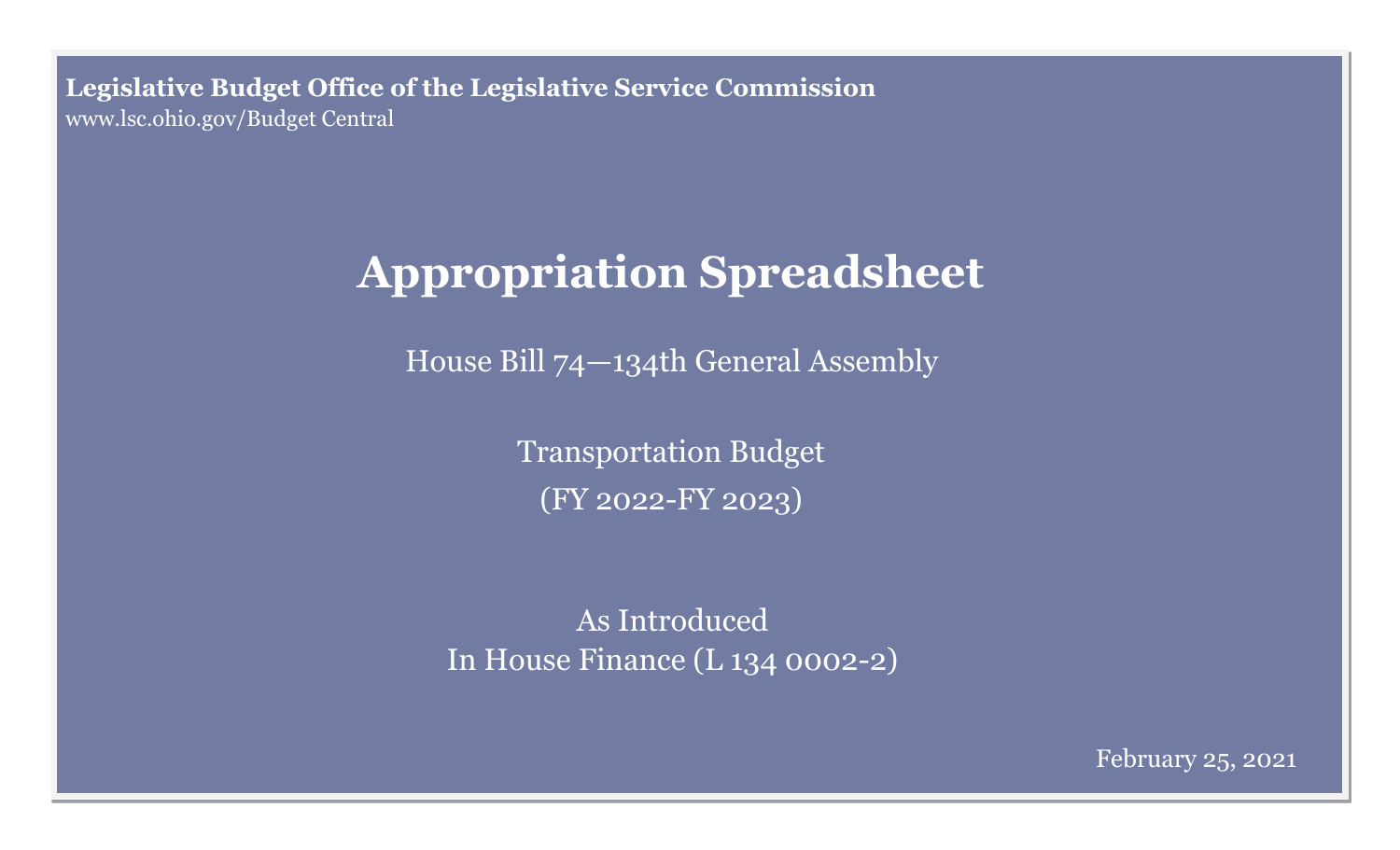## FY 2022 - FY 2023 Appropriations -- Comparison of Executive to House All Fund Groups All Fund Groups

| <b>Line Item Detail by Agency</b>        |        |                                                            | <b>FY 2020</b>               | <b>OBM Estimate</b><br><b>FY 2021</b> | <b>Introduced</b><br><b>FY 2022</b> | <b>House</b><br><b>FY 2022</b>   | Intro. to House<br>\$ Change | % Change   | <b>Introduced</b><br><b>FY 2023</b> | <b>House</b><br><b>FY 2023</b>                          | Intro. to House<br>\$ Change               | % Change         |
|------------------------------------------|--------|------------------------------------------------------------|------------------------------|---------------------------------------|-------------------------------------|----------------------------------|------------------------------|------------|-------------------------------------|---------------------------------------------------------|--------------------------------------------|------------------|
|                                          |        | <b>Report For: Transportation Budget</b>                   |                              |                                       | <b>Version: In House Finance</b>    |                                  |                              |            |                                     |                                                         |                                            |                  |
| <b>DEV</b>                               |        | <b>Development Services Agency</b>                         |                              |                                       |                                     |                                  |                              |            |                                     |                                                         |                                            |                  |
| 4W00                                     | 195629 | <b>Roadwork Development</b>                                | \$15,174,870                 | \$15,200,000                          | \$15,200,000                        | \$15,200,000                     | \$0                          | 0.00%      | \$15,200,000                        | \$15,200,000                                            | \$0                                        | 0.00%            |
|                                          |        | Sub-Total Dedicated Purpose Fund Group                     | \$15,174,870                 | \$15,200,000                          | \$15,200,000                        | \$15,200,000                     | $\mathsf{S} \, \mathsf{O}$   | 0.00%      | \$15,200,000                        | \$15,200,000                                            | \$0                                        | 0.00%            |
| <b>Development Services Agency Total</b> |        |                                                            | \$15,174,870                 | \$15,200,000                          | \$15,200,000                        | \$15,200,000                     | \$0                          | 0.00%      | \$15,200,000                        | \$15,200,000                                            | \$0                                        | 0.00%            |
| <b>DPS</b>                               |        | <b>Department of Public Safety</b>                         |                              |                                       |                                     |                                  |                              |            |                                     |                                                         |                                            |                  |
| GRF                                      | 761408 | "Highway Patrol Operating Expenses                         | \$0                          | \$32.200.000                          | \$0                                 | \$35,000,000                     | \$35,000,000                 | N/A        | \$0                                 | \$35,000,000                                            | \$35,000,000                               | N/A              |
| <b>Sub-Total General Revenue Fund</b>    |        | \$0                                                        | \$32,200,000                 | \$0                                   | \$35,000,000                        | \$35,000,000                     | N/A                          | \$0        | \$35,000,000                        | \$35,000,000                                            | N/A                                        |                  |
| 5TM <sub>0</sub>                         | 761401 | <b>Public Safety Facilities Lease Rental Bond Payments</b> | \$1,574,826                  | \$1,578,190                           | \$0                                 | \$0                              | \$0                          | N/A        | \$0                                 | \$0                                                     | \$0                                        | N/A              |
| 5TM0                                     |        | 762321 Operating Expense - BMV                             | \$100,746,461                | \$111,822,673                         | \$127.971.051<br>.                  | \$127,971,051                    | 50                           | 0.00%<br>. | \$126,608,380<br>. <b>.</b> .       | \$126,608,380                                           | \$0<br>                                    | 0.00%<br>.       |
| 5TM <sub>0</sub>                         | 762636 | <b>Financial Responsibility Compliance</b>                 | \$4,234,487<br>. <b>.</b> .  | \$5,200,000<br>.                      | \$0<br>                             | \$0                              | \$0<br>.                     | N/A<br>.   | \$0<br>-------------                | \$0                                                     | \$0<br>.                                   | N/A<br>.         |
| 5TM <sub>0</sub>                         | 762637 | Local Immobilization Reimbursement                         | \$101.700<br>                | \$200.000<br>                         | \$200,000                           | \$200.000<br>                    | 50<br>.                      | 0.00%<br>. | \$200.000<br>                       | \$200.000<br>-------------------                        | \$0<br>.                                   | 0.00%<br>.       |
| 5TM0                                     |        | 764321 Operating Expense - Highway Patrol                  | \$313,139,307<br>            | \$314,339,662<br>                     | \$349,339,662<br>                   | \$349,339,662                    | 50                           | 0.00%      | \$349,339,662                       | \$349,339,662                                           | \$0<br>------                              | 0.00%<br>        |
| 5TM0<br>---------                        | 764605 | <b>Motor Carrier Enforcement Expenses</b>                  | \$1,705,533<br>.             | \$4,308,088<br>                       | \$2,259,370<br>                     | \$2,259,370<br>                  | 50<br>.                      | 0.00%<br>. | \$2,299,374<br>.                    | \$2,299,374<br>-----------------                        | \$0<br>.                                   | 0.00%<br><b></b> |
| 5TM0                                     |        | 769636 Administrative Expenses - Highway Purposes          | \$44.943.115<br>             | \$49,020,261<br>.                     | \$49,020,261<br>.                   | \$49.020.261                     | 50<br>.                      | 0.00%<br>. | \$49,020,261<br>----------------    | \$49.020.261                                            | \$0<br>.                                   | 0.00%<br>.       |
| 8370                                     |        | 764602 Turnpike Policing                                   | \$10.523.498<br>. <b>.</b> . | \$12,840.263<br>.                     | \$11,615,729<br>.                   | \$11.615.729<br>---------------  | 50                           | 0.00%<br>. | \$11,749.672<br>---------------     | \$11,749.672<br>---------------                         | \$0<br>.                                   | 0.00%<br>.       |
| 83C0<br>                                 | 764630 | Contraband, Forfeiture, and Other                          | \$938,607<br>                | \$1,213,407                           | \$1,213,407                         | \$1,213,407                      | 50<br>---------              | 0.00%<br>. | \$1,213,407                         | \$1,213,407                                             | \$0<br>.                                   | 0.00%<br>.       |
| 83F0                                     | 764657 | Law Enforcement Automated Data System                      | \$4,455,391                  | \$6,441,735                           | \$5,250,053                         | \$5,250,053                      | 50<br>.                      | 0.00%      | \$5,347,721                         | \$5,347,721<br>---------------------- <mark>----</mark> | \$0<br>                                    | 0.00%<br>.       |
| 83G0<br>.                                | 764633 | <b>OMVI Enforcement/Education</b>                          | \$121,017<br>                | \$596,799<br>                         | \$363,000<br>.                      | \$363,000<br>                    | \$0<br>.                     | 0.00%<br>. | \$369,000<br>.                      | \$369,000                                               | \$0<br>.                                   | 0.00%<br>.       |
| 83M0                                     | 765624 | <b>Operating - EMS</b>                                     | \$4.385.061<br>. <b>.</b> .  | \$4.325.000                           | \$4.835.000<br>.                    | \$4.835.000                      | 50                           | 0.00%      | \$4.925.000<br>-------------------  | \$4.925.000<br>----------------                         | \$0<br>.                                   | 0.00%<br>.       |
| 83M0                                     | 765640 | <b>EMS - Grants</b>                                        | \$2,870,021                  | \$2,900,000                           | \$2,900,000                         | \$2,900,000                      | 50                           | 0.00%      | \$2,900,000                         | \$2,900,000                                             | \$0                                        | 0.00%<br>        |
| 8400                                     |        | 764607 State Fair Security                                 | \$1,438,474<br>.             | \$197,094<br>.                        | \$1,549,094<br>.                    | \$1,549,094                      | 50<br>---------              | 0.00%<br>. | \$1,549,094<br>                     | \$1,549,094<br>                                         | \$0<br>.                                   | 0.00%<br>        |
| <br>8400                                 | 764617 | Security and Investigations                                | \$11,376,351                 | \$15,469,782                          | \$14,696,292                        | \$14,696,292<br>---------------- | \$0<br>                      | 0.00%<br>. | \$14,696,292<br>----------------    | \$14,696,292<br>.                                       | \$0                                        | 0.00%<br>.       |
| <br>8400                                 | 764626 | State Fairgrounds Police Force                             | \$1,039,473<br>.             | .<br>\$1.276.143<br>----------------  | .<br>\$1,127,603<br>                | \$1.127.603<br>                  | \$0<br>.                     | 0.00%<br>. | \$1,146,458<br>.                    | \$1.146.458<br>.                                        | .<br>\$0<br><b><i><u>ARCHITECT</u></i></b> | 0.00%<br>.       |
| 8460<br>.                                | 761625 | Motorcycle Safety Education                                | \$2,698,991<br>.             | \$3,823,000<br>                       | \$3,985,000<br>.                    | \$3,985,000                      | \$0<br>.                     | 0.00%<br>. | \$4,000,000<br>                     | \$4,000,000                                             | \$0<br>.                                   | 0.00%<br>.       |
| 8490<br>                                 | 762627 | Automated Title Processing Board                           | \$10,354,459                 | \$11,000,000                          | \$16,446,027                        | \$16.446.027                     | 50<br>---------------        | 0.00%<br>. | \$16,446,027<br>                    | \$16,446,027<br>------------------                      | \$0<br>.                                   | 0.00%<br>.       |
| 8490                                     | 762630 | <b>Electronic Liens and Titles</b>                         | \$1,303,530                  | \$1,400,000                           | \$2,900,000                         | \$2,900,000                      | \$0                          | 0.00%      | \$2,900,000                         | \$2,900,000                                             | \$0                                        | 0.00%            |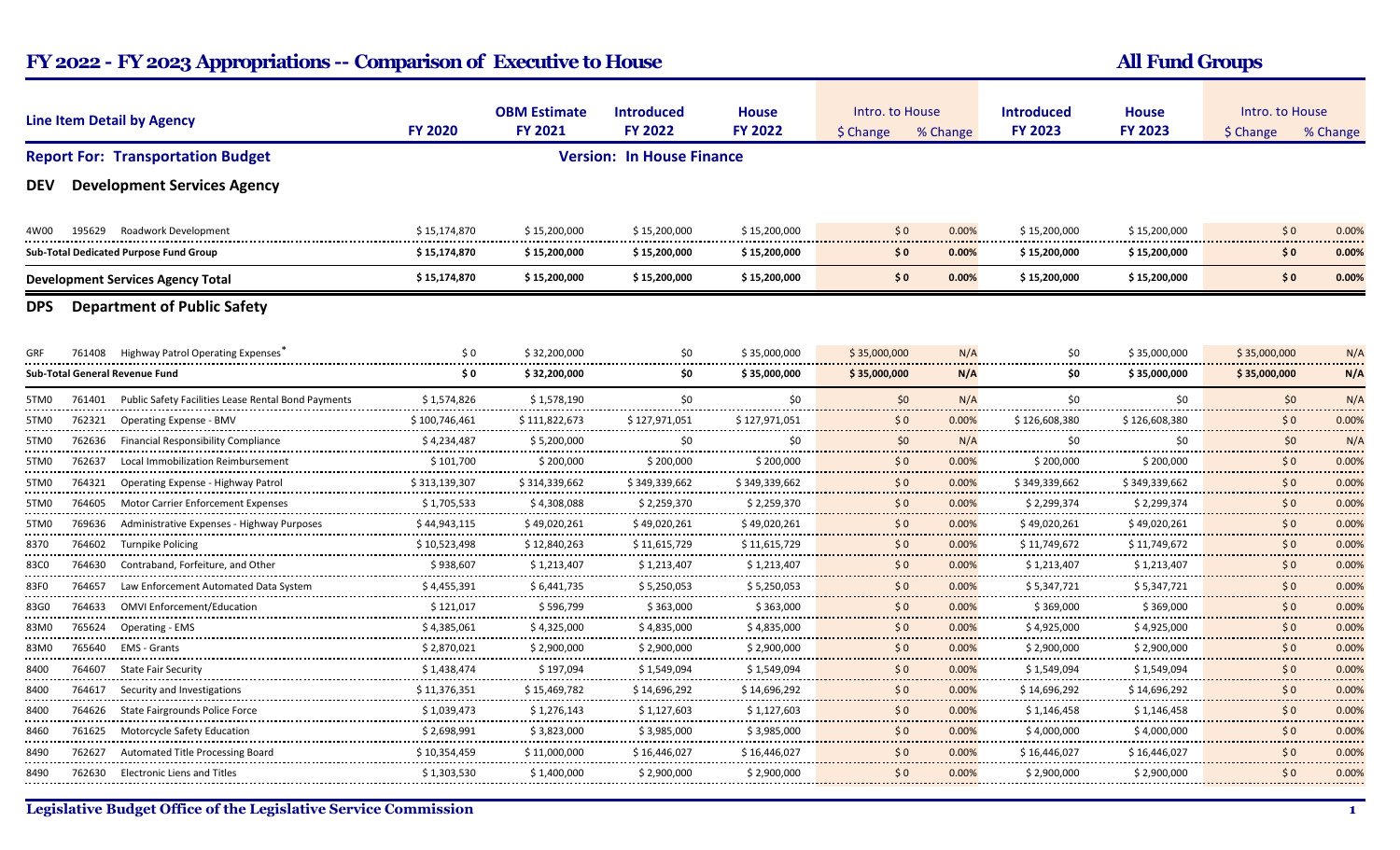## FY 2022 - FY 2023 Appropriations -- Comparison of Executive to House All Fund Groups All Fund Groups

|                                                           | <b>Line Item Detail by Agency</b>                                      | <b>FY 2020</b>                          | <b>OBM Estimate</b><br><b>FY 2021</b> | <b>Introduced</b><br><b>FY 2022</b> | <b>House</b><br><b>FY 2022</b>   | Intro. to House<br>\$ Change<br>% Change |                                 | <b>Introduced</b><br><b>FY 2023</b> | <b>House</b><br><b>FY 2023</b> | Intro. to House<br>\$ Change<br>% Change |                                        |
|-----------------------------------------------------------|------------------------------------------------------------------------|-----------------------------------------|---------------------------------------|-------------------------------------|----------------------------------|------------------------------------------|---------------------------------|-------------------------------------|--------------------------------|------------------------------------------|----------------------------------------|
| <b>DPS</b>                                                | <b>Department of Public Safety</b>                                     |                                         |                                       |                                     |                                  |                                          |                                 |                                     |                                |                                          |                                        |
|                                                           | Sub-Total Highway Safety Fund Group                                    | \$517,950,299                           | \$547,952,097                         | \$595,671,549                       | \$595,671,549                    | $\mathsf{S} \, \mathsf{O}$               | 0.00%                           | \$594,710,348                       | \$594,710,348                  | 50                                       | 0.00%                                  |
| 5390                                                      | 762614 Motor Vehicle Dealers Board                                     | \$13,612                                | \$75,000                              | \$140,000                           | \$140,000                        | \$0                                      | 0.00%                           | \$140,000                           | \$140,000                      | \$0                                      | 0.00%                                  |
| 5CV1                                                      | 762610 COVID Safety - Deputy Registrars/Testing Centers                | --------------------------------<br>\$0 | \$4,660,000                           | <br>\$0                             | --------------<br>\$0            | <br>\$0                                  | N/A                             | \$0                                 | -------------------<br>\$0     | .<br>\$0                                 | .<br>N/A                               |
| 5FF0<br>                                                  | 762621 Indigent Interlock and Alcohol Monitoring                       | \$1,670,874                             | \$2,000,000<br>.                      | \$2,000,000<br>-----------------    | \$2,000,000<br>----------------- | 50<br>.                                  | 0.00%<br>.                      | \$2,000,000<br>---------------      | \$2,000,000<br>                | \$0<br>.                                 | 0.00%<br><b><i><u>ALCOHOL:</u></i></b> |
| 5Y10                                                      | 764695 State Highway Patrol Continuing Professional Training           | \$0                                     | \$134,000<br>                         | \$60,000<br>.                       | \$60,000<br>                     | \$0<br>--------                          | 0.00%<br>.                      | \$60,000<br>-------------           | \$60,000<br>                   | \$0<br>.                                 | 0.00%<br>.                             |
|                                                           | Sub-Total Dedicated Purpose Fund Group                                 | \$1,684,486                             | \$6,869,000                           | \$2,200,000                         | \$2,200,000                      | \$0                                      | 0.00%                           | \$2,200,000                         | \$2,200,000                    | \$0                                      | 0.00%                                  |
| 5J90                                                      | 761678 Federal Salvage/GSA                                             | \$546,967                               | \$450,000                             | \$400,000                           | \$400,000                        | \$0                                      | 0.00%                           | \$400,000                           | \$400,000                      | \$0                                      | 0.00%                                  |
| 5V10                                                      | 762682<br>License Plate Contributions                                  | \$2,389,266                             | \$2.700.000                           | \$2,700,000                         | \$2,700,000                      | -------<br>$\mathsf{S} \, \mathsf{O}$    | 0.00%                           | \$2,700,000                         | \$2,700,000                    | .<br>50                                  | .<br>0.00%                             |
|                                                           | <b>Sub-Total Fiduciary Fund Group</b>                                  | \$2,936,233                             | .<br>\$3,150,000                      | .<br>\$3,100,000                    | --------------<br>\$3,100,000    | \$0                                      | . <i>. .</i><br>0.00%           | .<br>\$3,100,000                    | .<br>\$3,100,000               | .<br>\$0                                 | <b></b><br>0.00%                       |
| R024                                                      | 762619 Unidentified Motor Vehicle Receipts                             | \$1,515,135                             | \$1,885,000                           | \$1,885,000                         | \$1,885,000                      | \$0                                      | 0.00%                           | \$1,885,000                         | \$1,885,000                    | \$0                                      | 0.00%                                  |
| R052                                                      | 762623 Security Deposits                                               | \$0                                     | \$0                                   | \$50,000                            | \$50,000                         | \$0                                      | 0.00%                           | \$50,000                            | \$50,000                       | \$0                                      | 0.00%                                  |
| <b>Sub-Total Holding Account Fund Group</b>               |                                                                        | \$1,515,135                             | \$1,885,000                           | \$1,935,000                         | \$1,935,000                      | <br>$\mathsf{S} \, \mathsf{O}$           | 0.00%                           | \$1,935,000                         | \$1,935,000                    | <br>\$0                                  | .<br>0.00%                             |
| 3GR0                                                      | 764693<br>Highway Patrol Justice Contraband                            | \$216,507                               | \$500,000                             | \$500,000                           | \$500,000                        | \$0                                      | 0.00%                           | \$500,000                           | \$500,000                      | \$0                                      | 0.00%                                  |
| 3GS0                                                      | ----------------------<br>764694<br>Highway Patrol Treasury Contraband | .<br>\$22,108                           | \$21,000                              | .<br>\$200,000                      | \$200,000                        | <br>\$0                                  | . <b>.</b><br>0.00%             | <br>\$200,000                       | \$200,000                      | .<br>\$0                                 | .<br>0.00%                             |
| 3GU0                                                      | .<br>761610<br>Information and Education Grant                         | \$703,308                               | \$300,000                             | \$300,000                           | \$300,000                        | \$0                                      | 0.00%                           | \$300,000                           | \$300,000                      | \$0                                      | 0.00%                                  |
| <br>3GU0<br>--------                                      | 764608<br><b>Fatality Analysis Report System Grant</b>                 | .<br>\$159,155                          | -------------<br>\$175,000            | <b></b><br>\$175,000                | ------------<br>\$175,000        | -----------<br>\$0                       | <b>CONTRACTOR</b><br>0.00%<br>. | <br>\$175,000<br>                   | <br>\$175,000<br>              | \$0                                      | .<br>0.00%                             |
| 3GU0<br>.                                                 | 764610<br>Highway Safety Programs Grant                                | <br>\$3,234,867<br>.                    | .<br>\$6,849,871<br>                  | . <b>.</b> .<br>\$5,000,000<br>.    | .<br>\$5,000,000<br>.            | .<br>\$0<br>.                            | 0.00%<br>.                      | \$5,000,000<br>.                    | \$5,000,000<br>.               | \$0<br>.                                 | .<br>0.00%<br>.                        |
| 3GU0<br>                                                  | 764659<br>Motor Carrier Safety Assistance Program Grant                | \$6,050,435<br>----------------         | \$5,816,116<br>                       | \$6,291,330<br>                     | \$6,291,330                      | \$0<br>                                  | 0.00%                           | \$6,393,057<br>                     | \$6,393,057                    | \$0<br>.                                 | 0.00%<br>.                             |
| 3GU0<br>                                                  | 765610 EMS Grants                                                      | \$142,554                               | \$225,000                             | \$225,000                           | \$225,000                        | 50<br>.                                  | 0.00%<br>. <del>. .</del> .     | \$225,000<br>--------------------   | \$225,000                      | \$0<br>.                                 | 0.00%<br>.                             |
| 3GV0                                                      | 761612 Traffic Safety Action Plan Grants                               | \$18,272,597                            | \$30,200,000                          | \$30,200,000                        | \$30,200,000                     | 50<br>------                             | 0.00%                           | \$30,200,000                        | \$30.200.000                   | \$0<br>.                                 | 0.00%<br>.                             |
|                                                           | Sub-Total Federal Fund Group                                           | \$28,801,529                            | \$44,086,987                          | \$42,891,330                        | \$42,891,330                     | \$0                                      | 0.00%                           | \$42,993,057                        | \$42,993,057                   | \$0                                      | 0.00%                                  |
| \$552,887,683<br><b>Department of Public Safety Total</b> |                                                                        |                                         | \$636,143,084                         | \$645,797,879                       | \$680,797,879                    | \$35,000,000                             | 5.42%                           | \$644,938,405                       | \$679,938,405                  | \$35,000,000                             | 5.43%                                  |
|                                                           | <b>PWC</b> Public Works Commission                                     |                                         |                                       |                                     |                                  |                                          |                                 |                                     |                                |                                          |                                        |
| 7052                                                      | 150402<br>Local Transportation Improvement Program - Operating         | \$292,952                               | \$296,311                             | \$303,970                           | \$303,970                        | \$0                                      | 0.00%                           | \$307,070                           | \$307,070                      | \$0                                      | 0.00%                                  |
| 7052                                                      | 150701 Local Transportation Improvement Program                        | \$67,282,808                            | \$63,000,000<br>.                     | \$57,000,000                        | \$57,000,000                     | 50                                       | 0.00%                           | \$59,000,000                        | \$59,000,000                   | \$0<br>.                                 | 0.00%<br>.                             |
| Sub-Total Dedicated Purpose Fund Group                    |                                                                        | \$67,575,760                            | \$63,296,311                          | \$57,303,970                        | \$57,303,970                     | $\mathsf{S} \mathsf{O}$                  | $0.00\%$                        | \$59,307,070                        | \$59,307,070                   | \$0                                      | 0.00%                                  |
| <b>Public Works Commission Total</b>                      |                                                                        | \$67,575,760                            | \$63,296,311                          | \$57,303,970                        | \$57,303,970                     | \$0                                      | 0.00%                           | \$59,307,070                        | \$59,307,070                   | \$0                                      | 0.00%                                  |

Legislative Budget Office of the Legislative Service Commission 2